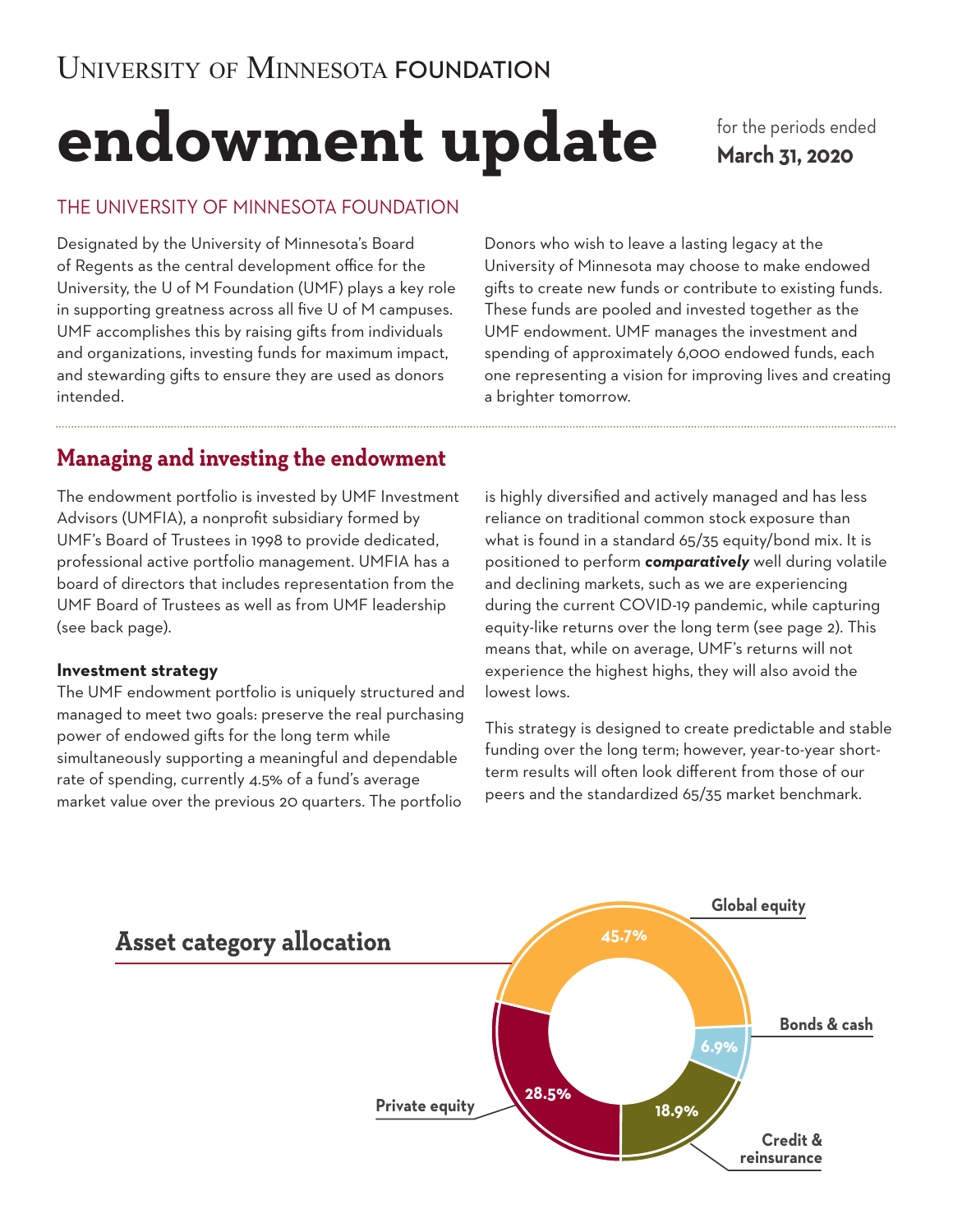#### **How has the UMF endowment performed over the long term?**

The UMF endowment has performed well over the long term, making it possible for funds to provide predictable and stable funding to support their designated programs. The chart below shows the growth of \$1 invested in the endowment in 1990 compared with the Foundation's investment goal and a 65/35 market benchmark. Since the inception of UMFIA, our portfolio return has exceeded market benchmark returns by +2.4% annually, with less downside risk.



# **Investment results**

*For the periods ended March 31. Total value of UMF endowment: \$2.3 billion.*

| Year                                   | <b>Actual</b> | Goal | <b>Policy</b><br>Benchmark <sup>1</sup> | 65/35<br>Benchmark <sup>2</sup> |
|----------------------------------------|---------------|------|-----------------------------------------|---------------------------------|
| 1-Year                                 | $-3.5%$       | 6.6% | $-9.5%$                                 | $-5.5%$                         |
| 5-Year                                 | 4.4%          | 6.9% | 2.8%                                    | 3.1%                            |
| 10-Year                                | 7.1%          | 6.9% | 6.1%                                    | 5.2%                            |
| <b>Since</b><br>inception <sup>3</sup> | 7.0%          | 7.8% | 5.9%                                    | 4.6%                            |

<sup>1</sup>**The policy benchmark** helps measure how well UMFIA is implementing its investment policy. Its components and asset class weightings are based on the portfolio's asset allocation policy.

<sup>2</sup>**The 65/35 market benchmark** is a weighted blend of stock and bond indices (65% equities and 35% bonds).

<sup>3</sup>**January 1999**.

The investment goal is to achieve an annualized return of 5% in excess of inflation in order to cover the 4.5% spending rate as well as administrative fees. For the one-year period ended March 31, 2020, the endowment pool returned -3.5%. This performance exceeded the oneyear market benchmark return of -5.5%, due primarily to UMF's long-term investment strategy, which relies less on common stock exposure than the market benchmark (see page 1).

#### **Administrative fees**

The UMF Board of Trustees establishes fee policies with the objective of keeping fees low to reflect a strong commitment to administrative efficiency. The current annual fee on endowment funds is 1% of the fund's market value. For quasi-endowments, the annual fee is 1.5% of the fund's market value. These fee rates have not increased since 2008.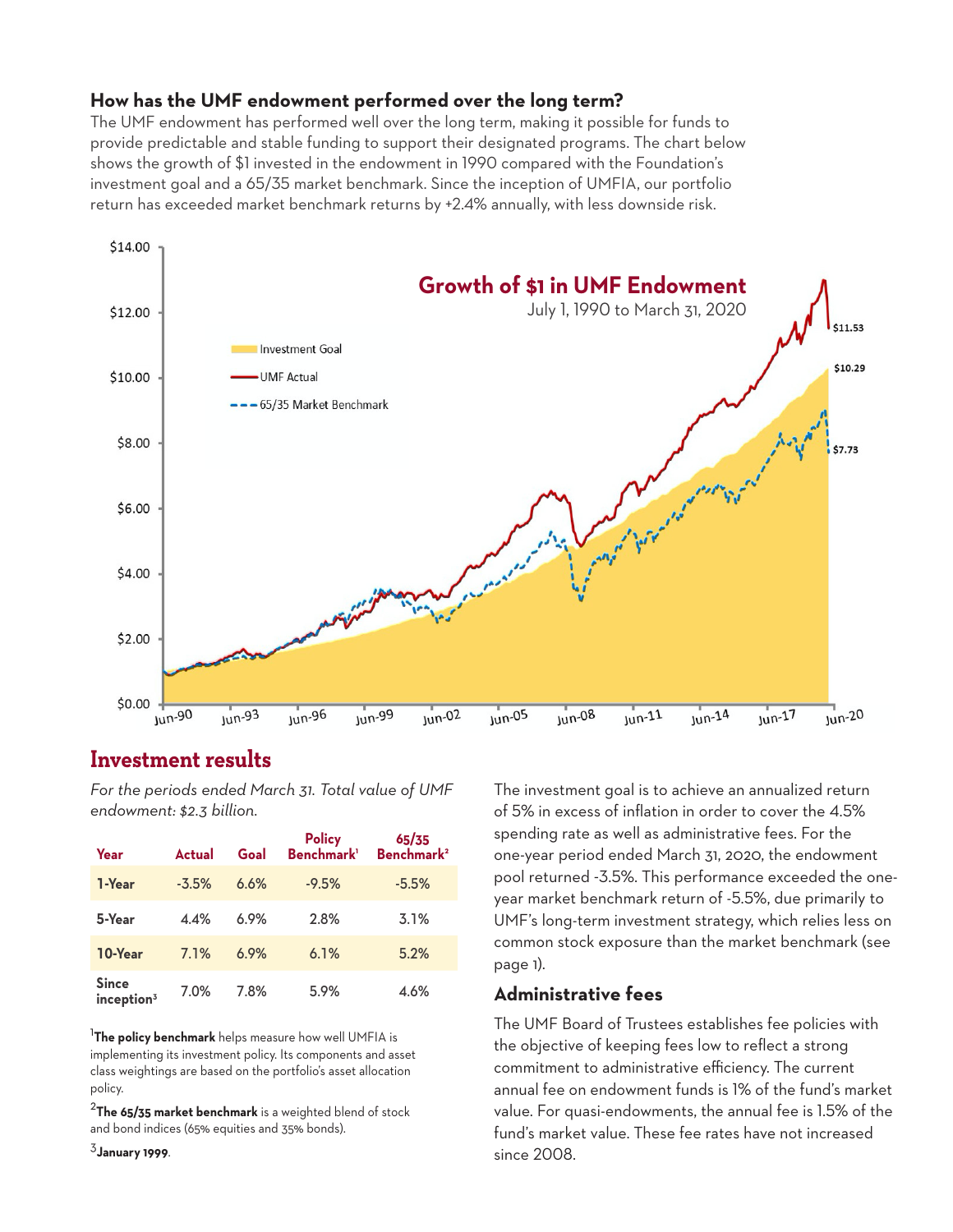# **UMF performance compared to our peer group**

The chart at right illustrates UMF's performance relative to our peer group: college and university endowments with assets greater than \$1 billion.

UMF's long-term investment strategy will frequently generate one-year returns that will be in the outer quartiles—either high or low—of the distribution of peer returns. More meaningful comparisons are found over the three- to five-year periods, when this variation declines.

# Performance vs. peer group<sup>4</sup>

*As June 30, 2019. Please note that the investment results shown on the preceding page are as of March 31 and will differ from the values reflected here.* 



# **Spending the endowment**

## **What is the endowment spending policy?**

The UMF Board of Trustees establishes the endowment spending policy. The current spending rate is 4.5% of a fund's trailing average market value over the previous 20 quarters (5 years). These dollars, called the fund's "payout," are transferred to a spending account and made available each year to support the fund's designated program. Funds designated as quasi-endowments allow spending of up to 20% of fund value annually.

## **Honoring donor intent**

One of UMF's most critical responsibilities is to ensure that gifts are used in accordance with donor intent. Stringent controls are in place, and UMF staff work in partnership with the U of M units to monitor funds and optimize the utilization and impact of gifts for their designated purposes.

**Endowment funds and cash gifts provided \$211 million in funding to fuel greatness at the U of M in fiscal year 2019**